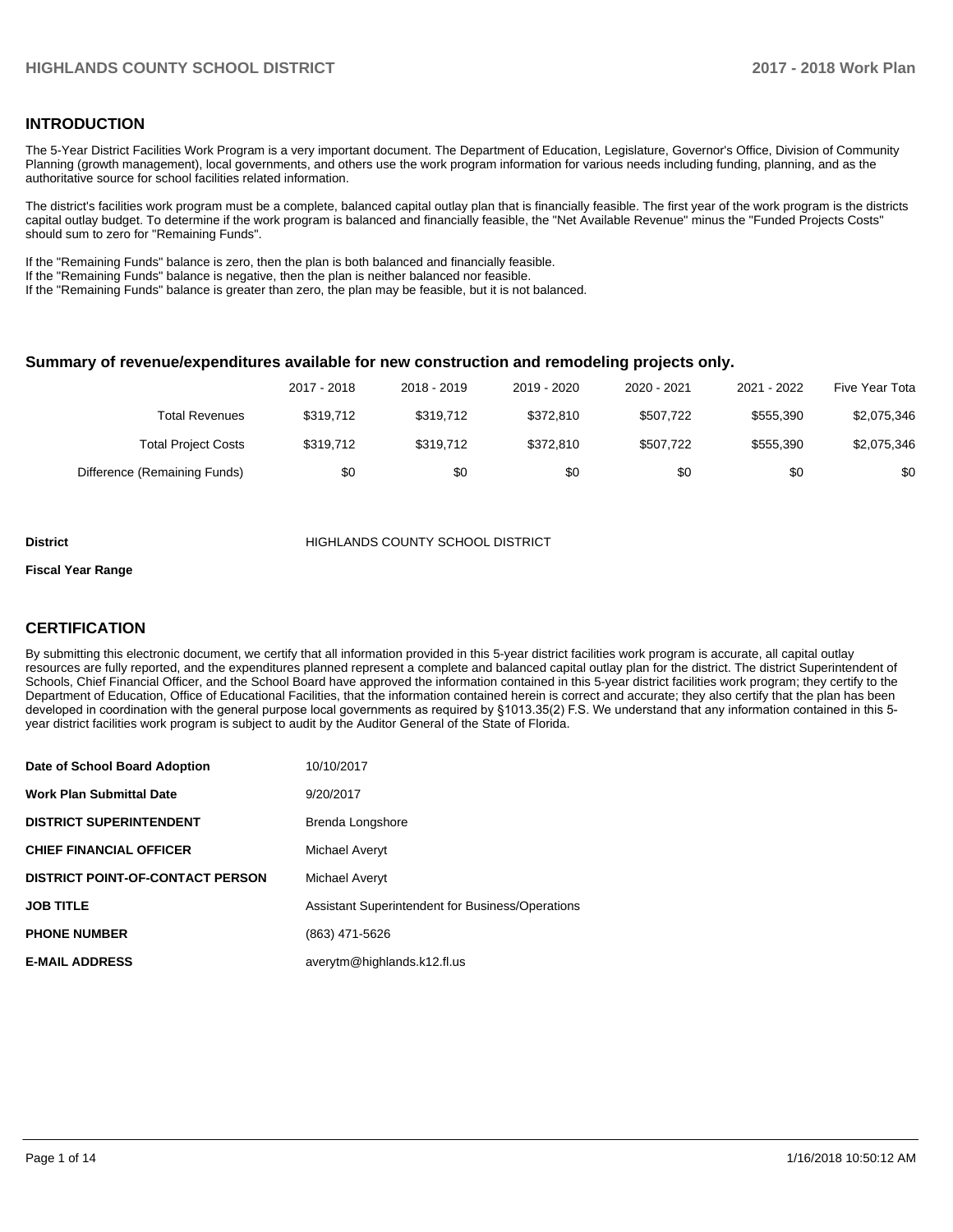# **Expenditures**

# **Expenditure for Maintenance, Repair and Renovation from 1.50-Mills and PECO**

Annually, prior to the adoption of the district school budget, each school board must prepare a tentative district facilities work program that includes a schedule of major repair and renovation projects necessary to maintain the educational and ancillary facilities of the district.

|                                  | Item                                                                                                                                                                                                                                                                                                                                                                                                                                                                                 | 2017 - 2018<br><b>Actual Budget</b> | 2018 - 2019<br>Projected | 2019 - 2020<br>Projected | 2020 - 2021<br>Projected | 2021 - 2022<br>Projected | <b>Total</b> |  |  |  |
|----------------------------------|--------------------------------------------------------------------------------------------------------------------------------------------------------------------------------------------------------------------------------------------------------------------------------------------------------------------------------------------------------------------------------------------------------------------------------------------------------------------------------------|-------------------------------------|--------------------------|--------------------------|--------------------------|--------------------------|--------------|--|--|--|
| <b>HVAC</b>                      |                                                                                                                                                                                                                                                                                                                                                                                                                                                                                      | \$0                                 | \$0                      | \$0                      | \$0                      | \$0                      | \$0          |  |  |  |
|                                  | Locations: No Locations for this expenditure.                                                                                                                                                                                                                                                                                                                                                                                                                                        |                                     |                          |                          |                          |                          |              |  |  |  |
| Flooring                         |                                                                                                                                                                                                                                                                                                                                                                                                                                                                                      | \$0                                 | \$0                      | \$0                      | \$0                      | \$0                      | \$0          |  |  |  |
|                                  | Locations: No Locations for this expenditure.                                                                                                                                                                                                                                                                                                                                                                                                                                        |                                     |                          |                          |                          |                          |              |  |  |  |
| Roofing                          |                                                                                                                                                                                                                                                                                                                                                                                                                                                                                      | \$0                                 | \$0                      | \$0                      | \$0                      | \$0                      | \$0          |  |  |  |
| Locations:                       | No Locations for this expenditure.                                                                                                                                                                                                                                                                                                                                                                                                                                                   |                                     |                          |                          |                          |                          |              |  |  |  |
| Safety to Life                   |                                                                                                                                                                                                                                                                                                                                                                                                                                                                                      | \$100,000                           | \$100,000                | \$100,000                | \$100,000                | \$100,000                | \$500,000    |  |  |  |
| Locations:                       | ACHIEVEMENT CENTER, AVON ELEMENTARY, AVON PARK BUS GARAGE, AVON PARK MIDDLE, AVON PARK SENIOR HIGH, CRACKE<br>TRAIL ELEMENTARY, E O DOUGLAS & WALTER SHIREY COMPLEX, FRED WILD ELEMENTARY, HILL-GUSTAT MIDDLE, LAKE<br>COUNTRY ELEMENTARY, LAKE PLACID ELEMENTARY, LAKE PLACID MIDDLE, LAKE PLACID SENIOR HIGH, MEMORIAL ELEMENTARY<br>SCHOOL, PARK ELEMENTARY, SEBRING MIDDLE, SEBRING SENIOR HIGH, SUN & LAKE ELEMENTARY, THE KINDERGARTEN<br>LEARNING CENTER, WOODLAWN ELEMENTARY |                                     |                          |                          |                          |                          |              |  |  |  |
| Fencing                          |                                                                                                                                                                                                                                                                                                                                                                                                                                                                                      | \$0                                 | \$0                      | \$0                      | \$0                      | \$0 <sub>1</sub>         | \$0          |  |  |  |
|                                  | Locations: No Locations for this expenditure.                                                                                                                                                                                                                                                                                                                                                                                                                                        |                                     |                          |                          |                          |                          |              |  |  |  |
| Parking                          |                                                                                                                                                                                                                                                                                                                                                                                                                                                                                      | \$0                                 | \$0                      | \$0                      | \$0                      | \$0 <sub>1</sub>         | \$0          |  |  |  |
|                                  | Locations: No Locations for this expenditure.                                                                                                                                                                                                                                                                                                                                                                                                                                        |                                     |                          |                          |                          |                          |              |  |  |  |
| Electrical                       |                                                                                                                                                                                                                                                                                                                                                                                                                                                                                      | \$0                                 | \$0                      | \$0                      | \$0                      | \$0 <sub>1</sub>         | \$0          |  |  |  |
|                                  | Locations: No Locations for this expenditure.                                                                                                                                                                                                                                                                                                                                                                                                                                        |                                     |                          |                          |                          |                          |              |  |  |  |
| Fire Alarm                       |                                                                                                                                                                                                                                                                                                                                                                                                                                                                                      | \$0                                 | \$0                      | \$0                      | \$0                      | \$0 <sub>1</sub>         | \$0          |  |  |  |
|                                  | Locations: No Locations for this expenditure.                                                                                                                                                                                                                                                                                                                                                                                                                                        |                                     |                          |                          |                          |                          |              |  |  |  |
| Telephone/Intercom System        |                                                                                                                                                                                                                                                                                                                                                                                                                                                                                      | \$0                                 | \$0                      | \$0                      | \$0                      | \$0                      | \$0          |  |  |  |
|                                  | Locations: No Locations for this expenditure.                                                                                                                                                                                                                                                                                                                                                                                                                                        |                                     |                          |                          |                          |                          |              |  |  |  |
| <b>Closed Circuit Television</b> |                                                                                                                                                                                                                                                                                                                                                                                                                                                                                      | \$0                                 | \$0                      | \$0                      | \$0                      | \$0 <sub>1</sub>         | \$0          |  |  |  |
|                                  | Locations: No Locations for this expenditure.                                                                                                                                                                                                                                                                                                                                                                                                                                        |                                     |                          |                          |                          |                          |              |  |  |  |
| Paint                            |                                                                                                                                                                                                                                                                                                                                                                                                                                                                                      | \$0                                 | \$0                      | \$0                      | \$0                      | \$0                      | \$0          |  |  |  |
|                                  | Locations: No Locations for this expenditure.                                                                                                                                                                                                                                                                                                                                                                                                                                        |                                     |                          |                          |                          |                          |              |  |  |  |
| Maintenance/Repair               |                                                                                                                                                                                                                                                                                                                                                                                                                                                                                      | \$209,544                           | \$209,544                | \$209,544                | \$209,544                | \$209,544                | \$1,047,720  |  |  |  |
| Locations:                       | ACHIEVEMENT CENTER, AVON ELEMENTARY, AVON PARK BUS GARAGE, AVON PARK MIDDLE, AVON PARK SENIOR HIGH, CRACKE<br>TRAIL ELEMENTARY, E O DOUGLAS & WALTER SHIREY COMPLEX, FRED WILD ELEMENTARY, HILL-GUSTAT MIDDLE, LAKE<br>COUNTRY ELEMENTARY, LAKE PLACID ELEMENTARY, LAKE PLACID MIDDLE, LAKE PLACID SENIOR HIGH, MEMORIAL ELEMENTARY<br>SCHOOL, PARK ELEMENTARY, SEBRING MIDDLE, SEBRING SENIOR HIGH, SUN & LAKE ELEMENTARY, THE KINDERGARTEN<br>LEARNING CENTER, WOODLAWN ELEMENTARY |                                     |                          |                          |                          |                          |              |  |  |  |
|                                  | Sub Total:                                                                                                                                                                                                                                                                                                                                                                                                                                                                           | \$309,544                           | \$309,544                | \$309,544                | \$309,544                | \$309,544                | \$1,547,720  |  |  |  |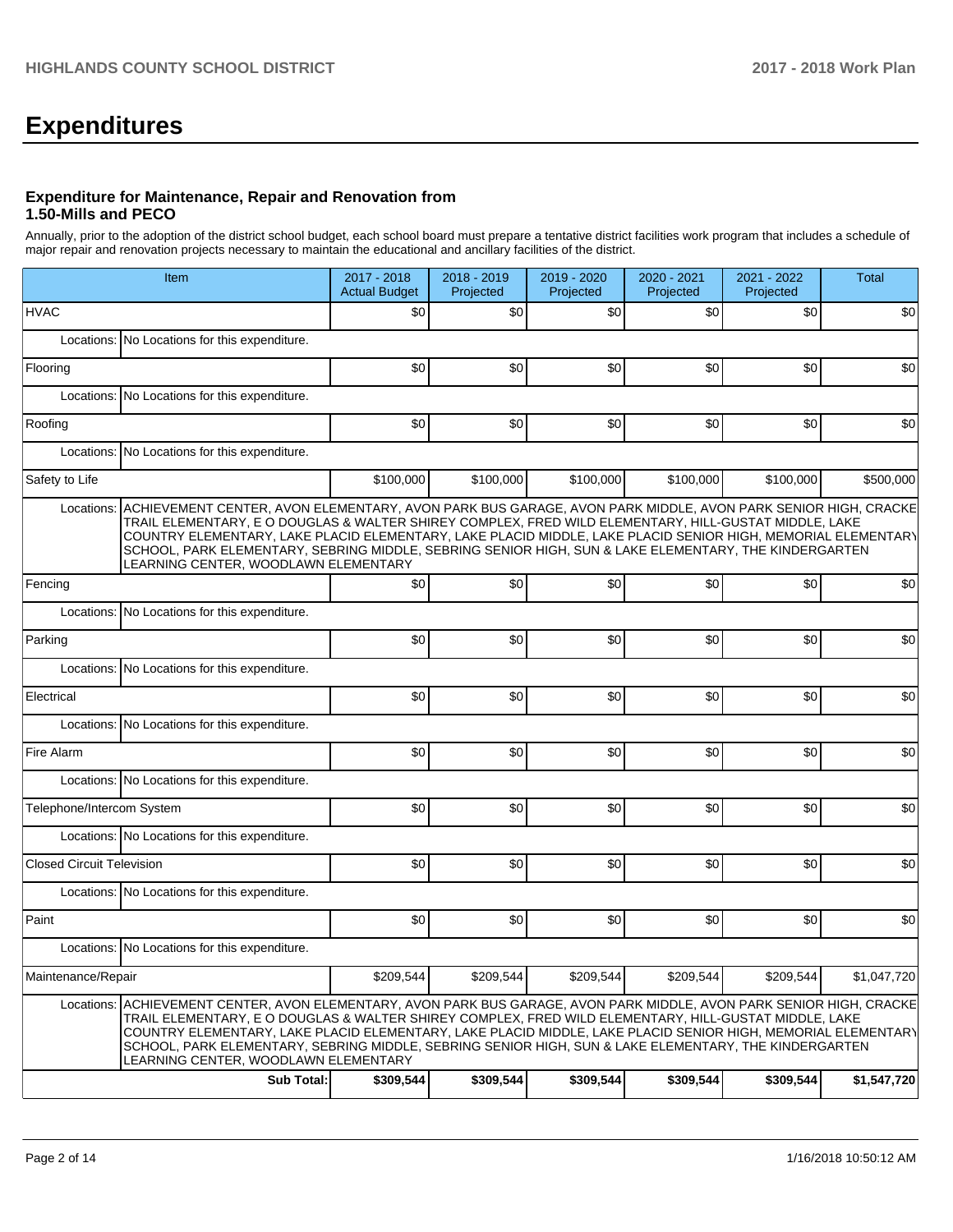| <b>PECO Maintenance Expenditures</b> | \$309,544 | \$309,544 | \$309,544        | \$309,544 | \$309,544 | \$1,547,720 |
|--------------------------------------|-----------|-----------|------------------|-----------|-----------|-------------|
| 1.50 Mill Sub Total:                 | ጦጣ<br>Ψ   | ሖ<br>υŒ   | \$0 <sub>1</sub> | ፍሰ<br>υU  | ا 30      | \$0         |

No items have been specified.

| Гotal: | \$309.544 | \$309,544 | \$309.544 | \$309.544 | -<br>\$309,5441 | 720<br><br>∴04∶. |
|--------|-----------|-----------|-----------|-----------|-----------------|------------------|
|--------|-----------|-----------|-----------|-----------|-----------------|------------------|

# **Local 1.50 Mill Expenditure For Maintenance, Repair and Renovation**

Anticipated expenditures expected from local funding sources over the years covered by the current work plan.

| Item                                                         | 2017 - 2018<br><b>Actual Budget</b> | $2018 - 2019$<br>Projected | $2019 - 2020$<br>Projected | 2020 - 2021<br>Projected | 2021 - 2022<br>Projected | <b>Total</b> |
|--------------------------------------------------------------|-------------------------------------|----------------------------|----------------------------|--------------------------|--------------------------|--------------|
| Remaining Maint and Repair from 1.5 Mills                    | \$0                                 | \$0                        | \$0                        | \$0                      | \$0                      | \$0          |
| Maintenance/Repair Salaries                                  | \$1,988,881                         | \$2,061,101                | \$2,216,946                | \$2,370,029              | \$2,529,909              | \$11,166,866 |
| <b>School Bus Purchases</b>                                  | \$0                                 | \$0                        | \$0                        | \$0                      | \$0                      | \$0          |
| <b>Other Vehicle Purchases</b>                               | \$0                                 | \$0                        | \$0                        | \$0                      | \$0                      | \$0          |
| Capital Outlay Equipment                                     | \$1,339,733                         | \$1,300,000                | \$1,300,000                | \$1,300,000              | \$1,300,000              | \$6,539,733  |
| Rent/Lease Payments                                          | \$95,000                            | \$95,000                   | \$95,000                   | \$95,000                 | \$95,000                 | \$475,000    |
| <b>COP Debt Service</b>                                      | \$3,959,806                         | \$4,076,188                | \$4,072,188                | \$4,073,988              | \$4,072,088              | \$20,254,258 |
| Rent/Lease Relocatables                                      | \$60,000                            | \$60,000                   | \$60,000                   | \$60,000                 | \$60,000                 | \$300,000    |
| <b>Environmental Problems</b>                                | \$0                                 | \$0                        | \$0                        | \$0                      | \$0                      | \$0          |
| s.1011.14 Debt Service                                       | \$0                                 | \$0                        | \$0                        | \$0                      | \$0                      | \$0          |
| Special Facilities Construction Account                      | \$0                                 | \$0                        | \$0                        | \$0                      | \$0                      | \$0          |
| Premiums for Property Casualty Insurance - 1011.71<br>(4a,b) | \$0                                 | \$0                        | \$0                        | \$0                      | \$0                      | \$0          |
| Qualified School Construction Bonds (QSCB)                   | \$0                                 | \$0                        | \$0                        | \$0                      | \$0                      | \$0          |
| Qualified Zone Academy Bonds (QZAB)                          | \$0                                 | \$0                        | \$0                        | \$0                      | \$0                      | \$0          |
| <b>Local Expenditure Totals:</b>                             | \$7,443,420                         | \$7,592,289                | \$7,744,134                | \$7,899,017              | \$8,056,997              | \$38,735,857 |

# **Revenue**

### **1.50 Mill Revenue Source**

Schedule of Estimated Capital Outlay Revenue from each currently approved source which is estimated to be available for expenditures on the projects included in the tentative district facilities work program. All amounts are NET after considering carryover balances, interest earned, new COP's, 1011.14 and 1011.15 loans, etc. Districts cannot use 1.5-Mill funds for salaries except for those explicitly associated with maintenance/repair projects. (1011.71 (5), F.S.)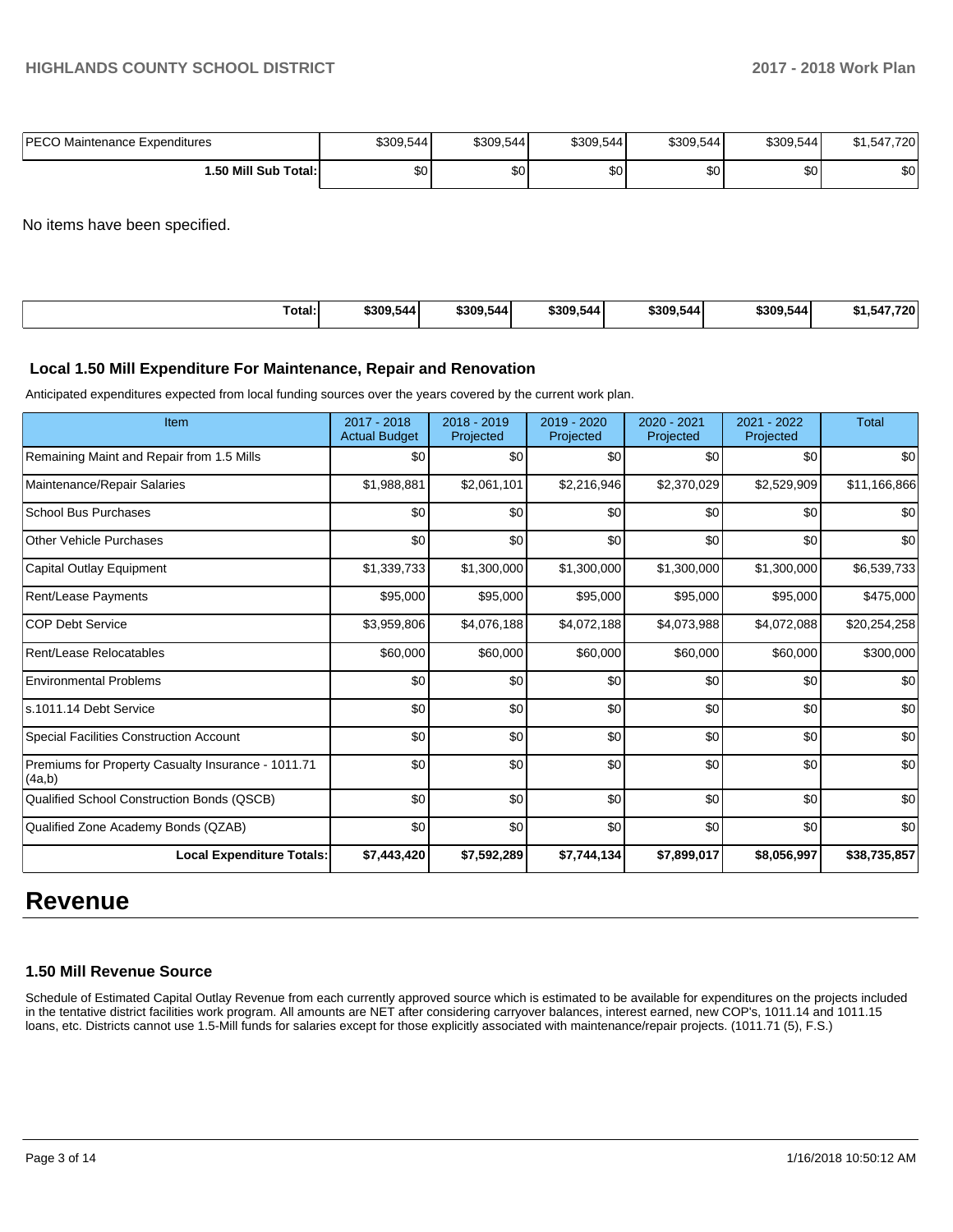| Item                                                                                | Fund | 2017 - 2018<br><b>Actual Value</b> | $2018 - 2019$<br>Projected | $2019 - 2020$<br>Projected | $2020 - 2021$<br>Projected | $2021 - 2022$<br>Projected | <b>Total</b>     |
|-------------------------------------------------------------------------------------|------|------------------------------------|----------------------------|----------------------------|----------------------------|----------------------------|------------------|
| $(1)$ Non-exempt property<br>lassessed valuation                                    |      | \$5,169,041,813                    | \$5,272,422,649            | \$5,377,871,102            | \$5,485,428,524            | \$5,595,137,094            | \$26,899,901,182 |
| $(2)$ The Millege projected for<br>discretionary capital outlay per<br>ls.1011.71   |      | 1.50                               | 1.50                       | 1.50                       | 1.50                       | 1.50                       |                  |
| $(3)$ Full value of the 1.50-Mill<br>discretionary capital outlay per<br>ls.1011.71 |      | \$8,683,990                        | \$8,857,670                | \$9,034,823                | \$9,215,520                | \$9,399,830                | \$45,191,833     |
| $(4)$ Value of the portion of the 1.50<br>-Mill ACTUALLY levied                     | 370I | \$7,443,420                        | \$7,592,289                | \$7,744,134                | \$7,899,017                | \$8,056,997                | \$38,735,857     |
| $(5)$ Difference of lines $(3)$ and $(4)$                                           |      | \$1,240,570                        | \$1,265,381                | \$1,290,689                | \$1,316,503                | \$1,342,833                | \$6,455,976      |

# **PECO Revenue Source**

The figure in the row designated "PECO Maintenance" will be subtracted from funds available for new construction because PECO maintenance dollars cannot be used for new construction.

| Item                           | Fund         | $2017 - 2018$<br><b>Actual Budget</b> | $2018 - 2019$<br>Projected | 2019 - 2020<br>Projected | $2020 - 2021$<br>Projected | $2021 - 2022$<br>Projected | <b>Total</b> |
|--------------------------------|--------------|---------------------------------------|----------------------------|--------------------------|----------------------------|----------------------------|--------------|
| <b>IPECO New Construction</b>  | 340 <b>I</b> | \$0                                   | \$0 <sub>1</sub>           | \$53.098                 | \$188.010                  | \$235.678                  | \$476,786    |
| IPECO Maintenance Expenditures |              | \$309,544                             | \$309,544                  | \$309,544                | \$309.544                  | \$309,544                  | \$1,547,720  |
|                                |              | \$309.544                             | \$309.544                  | \$362.642                | \$497.554                  | \$545.222                  | \$2,024,506  |

# **CO & DS Revenue Source**

Revenue from Capital Outlay and Debt Service funds.

| Item                                      | Fund | $2017 - 2018$<br><b>Actual Budget</b> | $2018 - 2019$<br>Projected | $2019 - 2020$<br>Projected | $2020 - 2021$<br>Projected | $2021 - 2022$<br>Projected | Total       |
|-------------------------------------------|------|---------------------------------------|----------------------------|----------------------------|----------------------------|----------------------------|-------------|
| ICO & DS Cash Flow-through<br>Distributed | 360  | \$315.670                             | \$315.670                  | \$315.670                  | \$315,670                  | \$315.670                  | \$1,578,350 |
| ICO & DS Interest on<br>Undistributed CO  | 360  | \$4.042                               | \$4,042                    | \$4.042                    | \$4.042                    | \$4.042                    | \$20,210    |
|                                           |      | \$319,712                             | \$319,712                  | \$319,712                  | \$319,712                  | \$319,712                  | \$1,598,560 |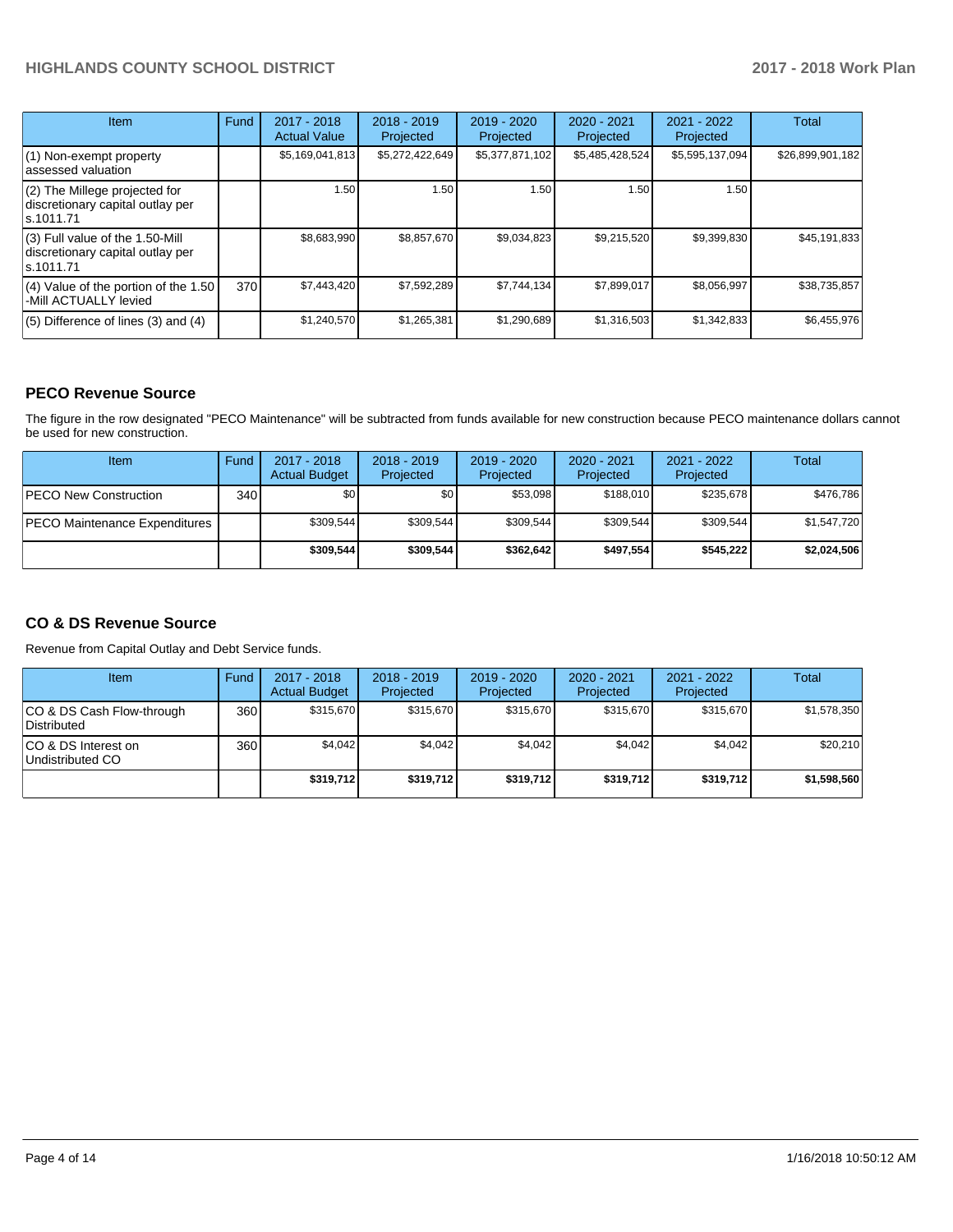## **Fair Share Revenue Source**

Nothing reported for this section. All legally binding commitments for proportionate fair-share mitigation for impacts on public school facilities must be included in the 5-year district work program.

### **Sales Surtax Referendum**

Specific information about any referendum for a 1-cent or 1/2-cent surtax referendum during the previous year.

#### **Did the school district hold a surtax referendum during the past fiscal year 2016 - 2017?**

Yes

| <b>Sales Surtax Type:</b>                                                   | <b>Half Cent Sales Surtax</b> |
|-----------------------------------------------------------------------------|-------------------------------|
| Date of Election:                                                           | 8/30/2016                     |
| Date of Expiration:                                                         | 12/31/2037                    |
| <b>Anticipated Revenue Start Date:</b>                                      | 1/1/2017                      |
| <b>Anticipated Revenue End Date:</b>                                        | 12/31/2037                    |
| <b>Estimated Annualized Revenue:</b>                                        | \$4,200,000                   |
| Total \$ Amount Projected to be Received for the<br><b>Duration of Tax:</b> | \$84,000,000                  |
| Number of Years Tax In Effect:                                              | 20                            |
| <b>Percentage of Vote FOR:</b>                                              | 60%                           |
| <b>Percentage of Vote AGAINST:</b>                                          | 39%                           |

# **Additional Revenue Source**

Any additional revenue sources

| <b>Item</b>                                                                                            | 2017 - 2018<br><b>Actual Value</b> | $2018 - 2019$<br>Projected | 2019 - 2020<br>Projected | $2020 - 2021$<br>Projected | $2021 - 2022$<br>Projected | <b>Total</b> |
|--------------------------------------------------------------------------------------------------------|------------------------------------|----------------------------|--------------------------|----------------------------|----------------------------|--------------|
| Proceeds from a s.1011.14/15 F.S. Loans                                                                | \$0                                | \$0 <sub>1</sub>           | \$0                      | \$0                        | \$0                        | \$0          |
| District Bonds - Voted local bond<br>referendum proceeds per s.9, Art VII<br><b>State Constitution</b> | \$0                                | \$0 <sub>1</sub>           | \$0                      | \$0                        | \$0                        | \$0          |
| Proceeds from Special Act Bonds                                                                        | \$0                                | \$0 <sub>1</sub>           | \$0                      | \$0                        | \$0                        | \$0          |
| Estimated Revenue from CO & DS Bond<br>Sale                                                            | \$0                                | \$0 <sub>1</sub>           | \$0                      | \$0                        | \$0                        | \$0          |
| Proceeds from Voted Capital<br>Improvements millage                                                    | \$0                                | \$0 <sub>1</sub>           | \$0                      | \$0                        | \$0                        | \$0          |
| Other Revenue for Other Capital Projects                                                               | \$0                                | \$0 <sub>1</sub>           | \$0                      | \$0                        | \$0                        | \$0          |
| Proceeds from 1/2 cent sales surtax<br>authorized by school board                                      | \$0                                | \$0 <sub>1</sub>           | \$0                      | \$0                        | \$0                        | \$0          |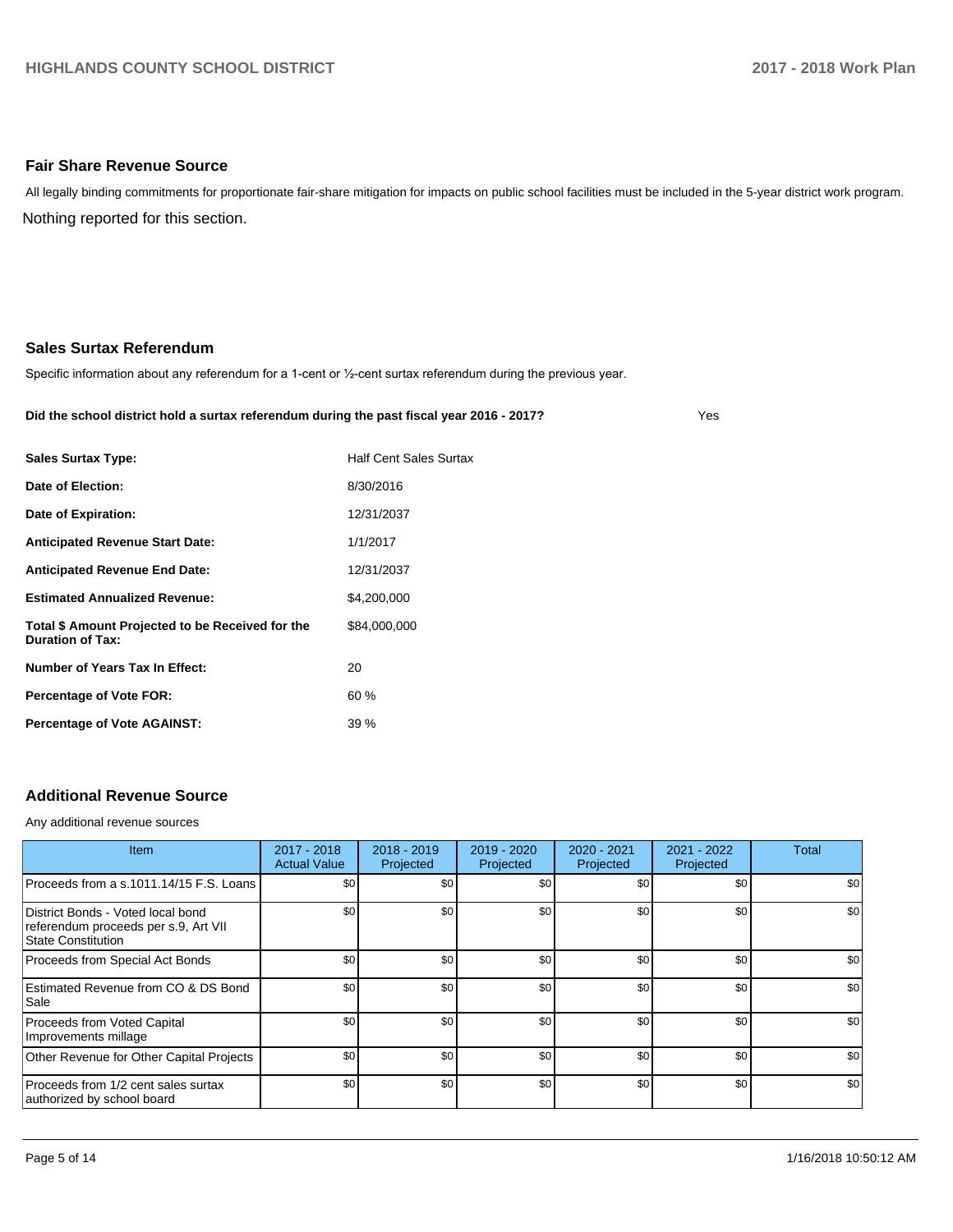| Proceeds from local governmental<br>infrastructure sales surtax                                                           | \$0 | \$0 | \$0 | \$0 | \$0 | \$0 |
|---------------------------------------------------------------------------------------------------------------------------|-----|-----|-----|-----|-----|-----|
| Proceeds from Certificates of<br>Participation (COP's) Sale                                                               | \$0 | \$0 | \$0 | \$0 | \$0 | \$0 |
| Classrooms First Bond proceeds amount<br>authorized in FY 1997-98                                                         | \$0 | \$0 | \$0 | \$0 | \$0 | \$0 |
| <b>Classrooms for Kids</b>                                                                                                | \$0 | \$0 | \$0 | \$0 | \$0 | \$0 |
| <b>District Equity Recognition</b>                                                                                        | \$0 | \$0 | \$0 | \$0 | \$0 | \$0 |
| <b>Federal Grants</b>                                                                                                     | \$0 | \$0 | \$0 | \$0 | \$0 | \$0 |
| Proportionate share mitigation (actual<br>cash revenue only, not in kind donations)                                       | \$0 | \$0 | \$0 | \$0 | \$0 | \$0 |
| Impact fees received                                                                                                      | \$0 | \$0 | \$0 | \$0 | \$0 | \$0 |
| Private donations                                                                                                         | \$0 | \$0 | \$0 | \$0 | \$0 | \$0 |
| Grants from local governments or not-for-<br>profit organizations                                                         | \$0 | \$0 | \$0 | \$0 | \$0 | \$0 |
| Interest, Including Profit On Investment                                                                                  | \$0 | \$0 | \$0 | \$0 | \$0 | \$0 |
| Revenue from Bonds pledging proceeds<br>from 1 cent or 1/2 cent Sales Surtax                                              | \$0 | \$0 | \$0 | \$0 | \$0 | \$0 |
| <b>Total Fund Balance Carried Forward</b>                                                                                 | \$0 | \$0 | \$0 | \$0 | \$0 | \$0 |
| General Capital Outlay Obligated Fund<br><b>Balance Carried Forward From Total</b><br><b>Fund Balance Carried Forward</b> | \$0 | \$0 | \$0 | \$0 | \$0 | \$0 |
| <b>Special Facilities Construction Account</b>                                                                            | \$0 | \$0 | \$0 | \$0 | \$0 | \$0 |
| One Cent - 1/2 Cent Sales Surtax Debt<br>Service From Total Fund Balance Carried<br>Forward                               | \$0 | \$0 | \$0 | \$0 | \$0 | \$0 |
| Capital Outlay Projects Funds Balance<br>Carried Forward From Total Fund<br><b>Balance Carried Forward</b>                | \$0 | \$0 | \$0 | \$0 | \$0 | \$0 |
| <b>Subtotal</b>                                                                                                           | \$0 | \$0 | \$0 | \$0 | \$0 | \$0 |

# **Total Revenue Summary**

| <b>Item Name</b>                                                  | $2017 - 2018$<br><b>Budget</b> | $2018 - 2019$<br>Projected | $2019 - 2020$<br>Projected | $2020 - 2021$<br>Projected | 2021 - 2022<br>Projected | <b>Five Year Total</b> |
|-------------------------------------------------------------------|--------------------------------|----------------------------|----------------------------|----------------------------|--------------------------|------------------------|
| Local 1.5 Mill Discretionary Capital Outlay<br>Revenue            | \$7,443,420                    | \$7,592,289                | \$7.744.134                | \$7,899,017                | \$8,056,997              | \$38,735,857           |
| <b>PECO</b> and 1.5 Mill Maint and Other 1.5<br>Mill Expenditures | (\$7,443,420)                  | (\$7,592,289)              | (\$7,744,134)              | (\$7,899,017)              | (\$8,056,997)            | (\$38,735,857)         |
| <b>PECO Maintenance Revenue</b>                                   | \$309,544                      | \$309.544                  | \$309.544                  | \$309.544                  | \$309,544                | \$1,547,720            |
| Available 1.50 Mill for New<br><b>Construction</b>                | \$0                            | \$0                        | \$0                        | \$0                        | \$0                      | \$0                    |

| Item Name        | 2017 - 2018<br><b>Budget</b> | $2018 - 2019$<br>Projected | 2019 - 2020<br>Projected | 2020 - 2021<br>Projected | 2021 - 2022<br>Projected | <b>Five Year Total</b> |
|------------------|------------------------------|----------------------------|--------------------------|--------------------------|--------------------------|------------------------|
| ICO & DS Revenue | \$319.712                    | \$319,712                  | \$319.712                | \$319.712                | \$319.712                | \$1,598,560            |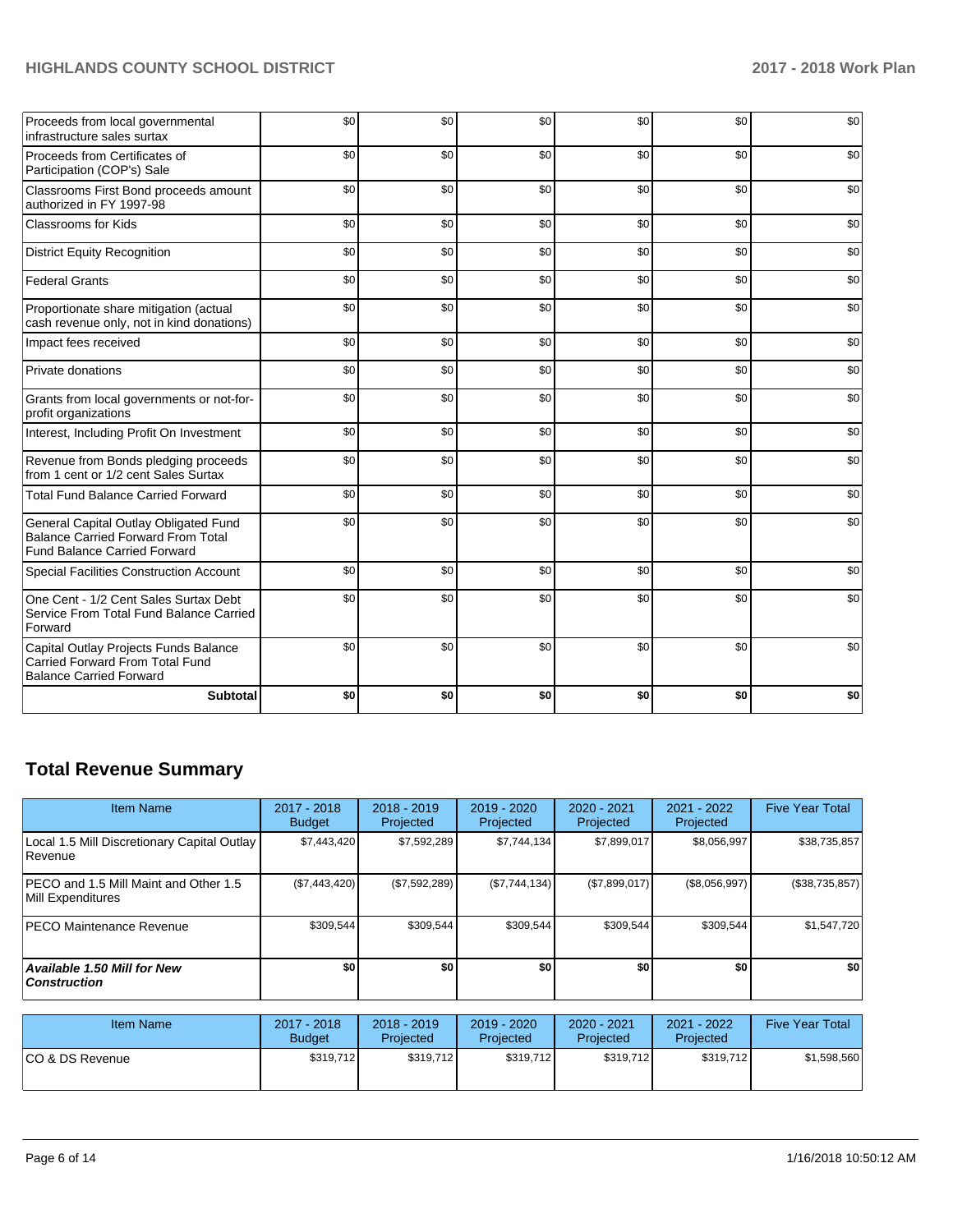| <b>IPECO New Construction Revenue</b> | \$0       | \$0       | \$53,098  | \$188.010 | \$235,678 | \$476,786   |
|---------------------------------------|-----------|-----------|-----------|-----------|-----------|-------------|
|                                       |           |           |           |           |           |             |
| <b>Other/Additional Revenue</b>       | \$0       | \$0       | \$0       | SO I      | \$0       | \$0         |
|                                       |           |           |           |           |           |             |
| <b>Total Additional Revenuel</b>      | \$319,712 | \$319,712 | \$372,810 | \$507,722 | \$555,390 | \$2,075,346 |
| <b>Total Available Revenue</b>        | \$319,712 | \$319,712 | \$372.810 | \$507.722 | \$555,390 | \$2,075,346 |

# **Project Schedules**

## **Capacity Project Schedules**

A schedule of capital outlay projects necessary to ensure the availability of satisfactory classrooms for the projected student enrollment in K-12 programs.

Nothing reported for this section.

Nothing reported for this section.

# **Other Project Schedules**

Major renovations, remodeling, and additions of capital outlay projects that do not add capacity to schools.

| <b>Project Description</b>                               | Location               | 2017 - 2018<br><b>Actual Budget</b> | $2018 - 2019$<br>Projected | 2019 - 2020<br>Projected | 2020 - 2021<br>Projected | 2021 - 2022<br>Projected | <b>Total</b>    | Funded  |
|----------------------------------------------------------|------------------------|-------------------------------------|----------------------------|--------------------------|--------------------------|--------------------------|-----------------|---------|
| Retrofit For Technology                                  | Location not specified | \$319.712                           | \$319.712                  | \$372.810                | \$507.722                | \$555.390                | \$2,075,346 Yes |         |
| Project description not specified Location not specified |                        | \$0                                 | \$0                        | \$0                      | \$0                      | \$0                      |                 | $$0$ No |
|                                                          |                        | \$319.712                           | \$319,712                  | \$372.810                | \$507.722                | \$555,390                | \$2,075,346     |         |

# **Additional Project Schedules**

Any projects that are not identified in the last approved educational plant survey.

Nothing reported for this section.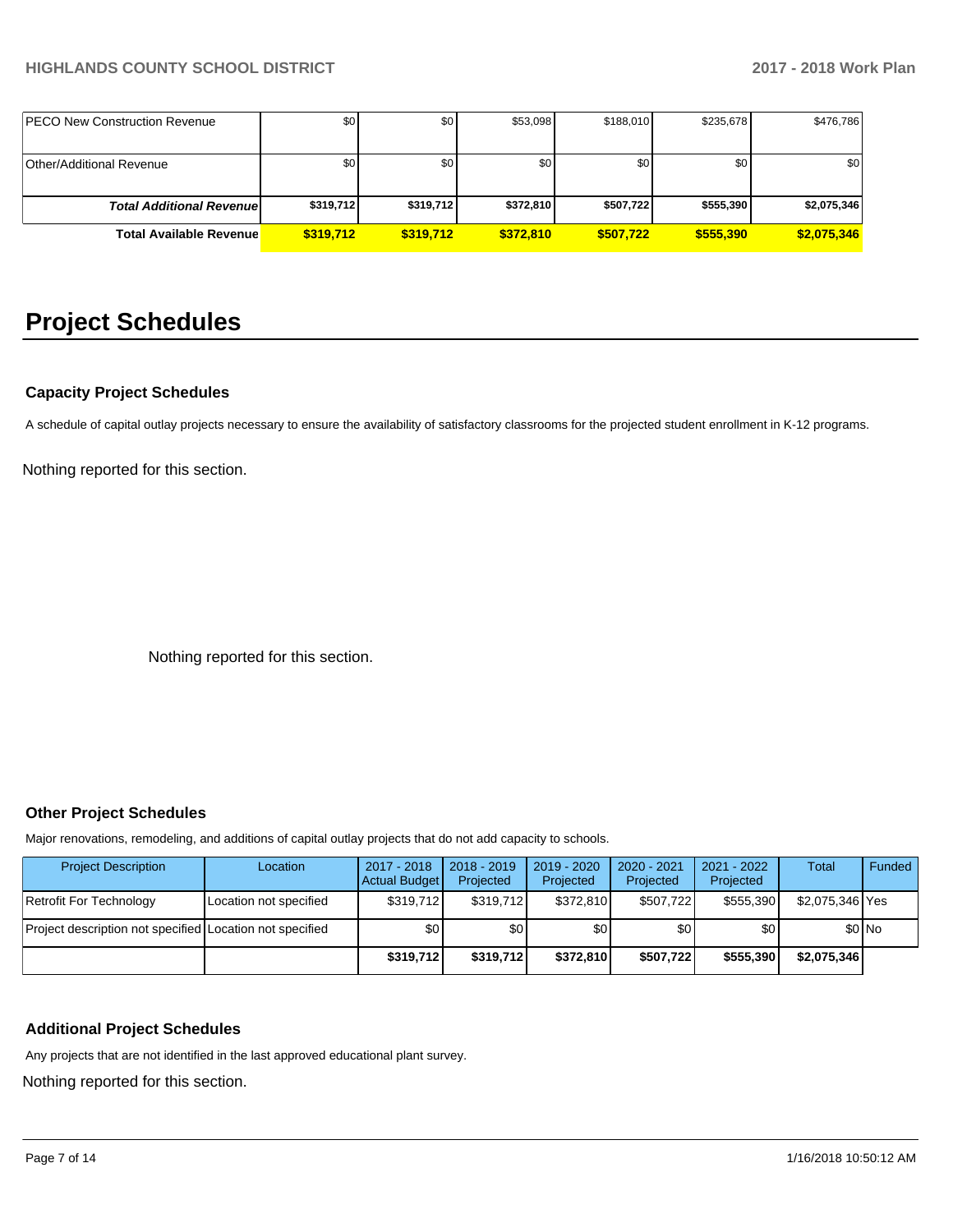# **Non Funded Growth Management Project Schedules**

Schedule indicating which projects, due to planned development, that CANNOT be funded from current revenues projected over the next five years.

Nothing reported for this section.

# **Tracking**

# **Capacity Tracking**

| Location                                          | $2017 -$<br><b>2018 Satis.</b><br>Stu. Sta. | Actual<br>$2017 -$<br><b>2018 FISH</b><br>Capacity | Actual<br>$2016 -$<br>2017<br><b>COFTE</b> | # Class<br><b>Rooms</b> | Actual<br>Average<br>$2017 -$<br>2018 Class<br><b>Size</b> | Actual<br>$2017 -$<br>2018<br><b>Utilization</b> | <b>New</b><br>Stu.<br>Capacity | <b>New</b><br>Rooms to<br>be<br>Added/Re<br>moved | Projected<br>$2021 -$<br>2022<br><b>COFTE</b> | Projected<br>$2021 -$<br>2022<br><b>Utilization</b> | Projected<br>$2021 -$<br><b>2022 Class</b><br><b>Size</b> |
|---------------------------------------------------|---------------------------------------------|----------------------------------------------------|--------------------------------------------|-------------------------|------------------------------------------------------------|--------------------------------------------------|--------------------------------|---------------------------------------------------|-----------------------------------------------|-----------------------------------------------------|-----------------------------------------------------------|
| <b>SUN &amp; LAKE</b><br>ELEMENTARY               | 901                                         | 901                                                | 698                                        | 48                      | 15                                                         | 77.00 %                                          | $\Omega$                       | $\Omega$                                          | 620                                           | 69.00 %                                             | 13                                                        |
| <b>HILL-GUSTAT MIDDLE</b>                         | 982                                         | 883                                                | 663                                        | 42                      | 16                                                         | 75.00 %                                          | $\Omega$                       | $\Omega$                                          | 711                                           | 81.00%                                              | 17                                                        |
| <b>THE KINDERGARTEN</b><br><b>LEARNING CENTER</b> | 414                                         | 414                                                | 344                                        | 23                      | 15                                                         | 83.00 %                                          | 0                              | $\Omega$                                          | 311                                           | 75.00 %                                             | 14                                                        |
| <b>MEMORIAL</b><br><b>ELEMENTARY SCHOOL</b>       | 831                                         | 831                                                | 644                                        | 46                      | 14                                                         | 77.00 %                                          | $\Omega$                       | $\Omega$                                          | 571                                           | 69.00 %                                             | 12                                                        |
| <b>SEBRING MIDDLE</b>                             | 950                                         | 855                                                | 786                                        | 41                      | 19                                                         | 92.00%                                           | $\Omega$                       | $\Omega$                                          | 834                                           | 98.00%                                              | 20                                                        |
| LAKE COUNTRY<br>ELEMENTARY                        | 783                                         | 783                                                | 599                                        | 41                      | 15                                                         | 77.00 %                                          | $\Omega$                       | $\Omega$                                          | 560                                           | 72.00 %                                             | 14                                                        |
| <b>AVON PARK MIDDLE</b>                           | 1,055                                       | 949                                                | 759                                        | 46                      | 17                                                         | 80.00 %                                          | $\Omega$                       | $\Omega$                                          | 819                                           | 86.00 %                                             | 18                                                        |
| <b>LAKE PLACID</b><br>ELEMENTARY                  | 985                                         | 985                                                | 786                                        | 53                      | 15                                                         | 80.00%                                           | $\Omega$                       | $\Omega$                                          | 698                                           | 71.00 %                                             | 13                                                        |
| <b>SEBRING SENIOR HIGH</b>                        | 2,035                                       | 1,933                                              | 1,562                                      | 88                      | 18                                                         | 81.00%                                           | $\Omega$                       | $\Omega$                                          | 1.589                                         | 82.00%                                              | 18                                                        |
| <b>AVON PARK SENIOR</b><br> HIGH                  | 1,400                                       | 1,260                                              | 933                                        | 58                      | 16                                                         | 74.00 %                                          | $\Omega$                       | $\Omega$                                          | 993                                           | 79.00 %                                             | 17                                                        |
| <b>LAKE PLACID SENIOR</b><br><b>HIGH</b>          | 1,119                                       | 951                                                | 769                                        | 46                      | 17                                                         | 81.00%                                           | $\Omega$                       | $\Omega$                                          | 786                                           | 83.00 %                                             | 17                                                        |
| <b>ACHIEVEMENT CENTER</b>                         | 25                                          | 25                                                 | 14                                         | $\mathbf{1}$            | 14                                                         | 55.00 %                                          | $\Omega$                       | $\Omega$                                          | 21                                            | 84.00 %                                             | 21                                                        |
| LAKE PLACID MIDDLE                                | 890                                         | 801                                                | 628                                        | 40                      | 16                                                         | 78.00 %                                          | $\Omega$                       | $\Omega$                                          | 690                                           | 86.00 %                                             | 17                                                        |
| <b>WOODLAWN</b><br><b>ELEMENTARY</b>              | 701                                         | 701                                                | 558                                        | 38                      | 15                                                         | 80.00 %                                          | $\Omega$                       | $\Omega$                                          | 510                                           | 73.00 %                                             | 13                                                        |
| PARK ELEMENTARY                                   | 732                                         | 732                                                | 503                                        | 40                      | 13                                                         | 69.00%                                           | $\Omega$                       | $\Omega$                                          | 459                                           | 63.00 %                                             | 11                                                        |
| <b>CRACKER TRAIL</b><br>ELEMENTARY                | 791                                         | 791                                                | 671                                        | 43                      | 16                                                         | 85.00 %                                          | 0                              | $\Omega$                                          | 613                                           | 77.00 %                                             | 14                                                        |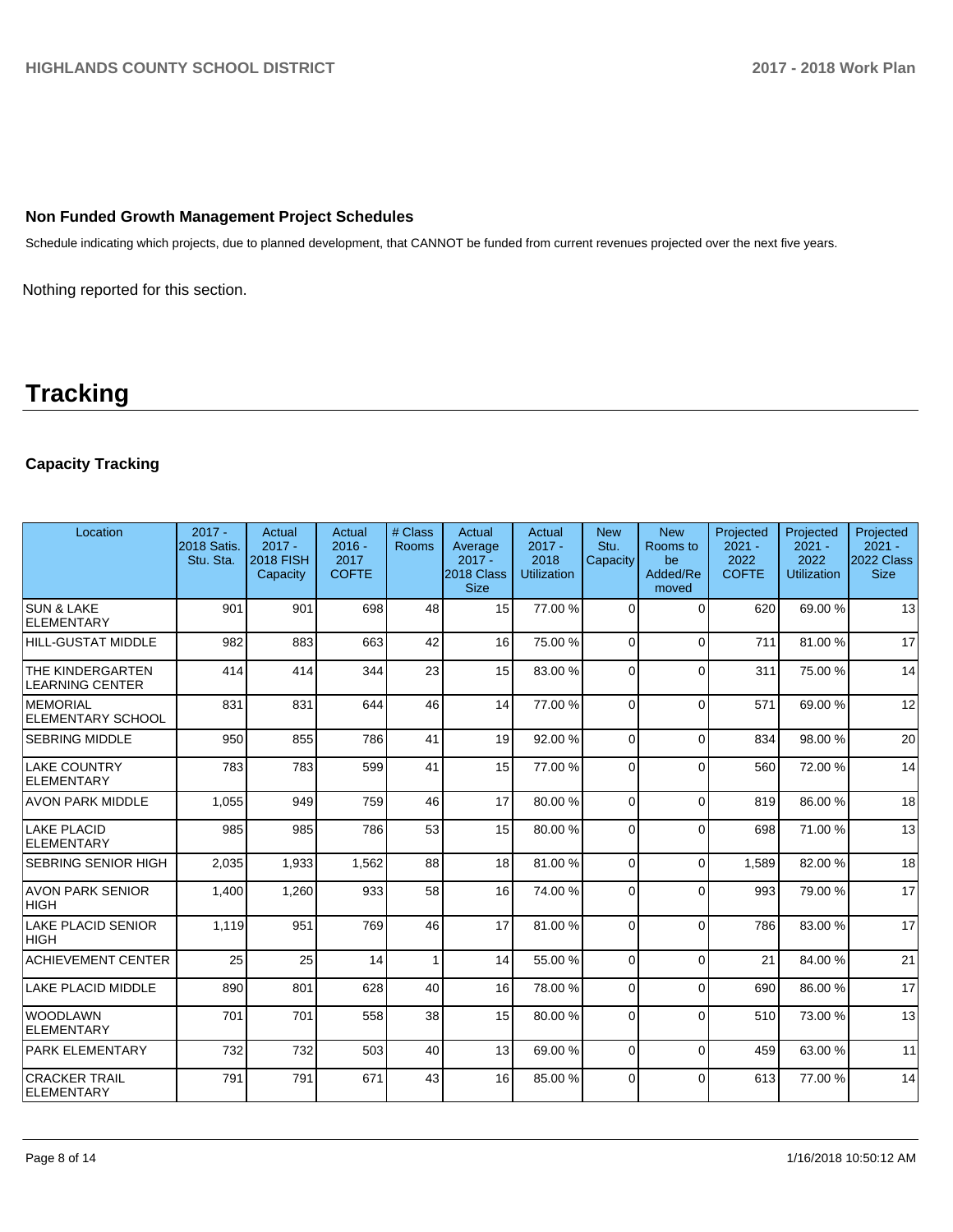| <b>IFRED WILD</b><br><b>IELEMENTARY</b> | 689    | 6891   | 556    | 40   | 14 <sub>1</sub> | 81.00 % |  | 492    | 71.00 % | 12 |
|-----------------------------------------|--------|--------|--------|------|-----------------|---------|--|--------|---------|----|
| <b>AVON ELEMENTARY</b>                  | 749 l  | 749 I  | 599    | 40   | 15              | 80.00 % |  | 559    | 75.00 % | 14 |
|                                         | 16,032 | 15,233 | 12,071 | 7741 | 16              | 79.24 % |  | 11.836 | 77.70 % | 15 |

The COFTE Projected Total (11,836) for 2021 - 2022 must match the Official Forecasted COFTE Total (11,836 ) for 2021 - 2022 before this section can be completed. In the event that the COFTE Projected Total does not match the Official forecasted COFTE, then the Balanced Projected COFTE Table should be used to balance COFTE.

| Projected COFTE for 2021 - 2022 |        |  |  |  |  |  |  |
|---------------------------------|--------|--|--|--|--|--|--|
| Elementary (PK-3)               | 3,650  |  |  |  |  |  |  |
| Middle (4-8)                    | 4,797  |  |  |  |  |  |  |
| High (9-12)                     | 3,389  |  |  |  |  |  |  |
|                                 | 11,836 |  |  |  |  |  |  |

| <b>Grade Level Type</b> | <b>Balanced Projected</b><br>COFTE for 2021 - 2022 |
|-------------------------|----------------------------------------------------|
| Elementary (PK-3)       |                                                    |
| Middle $(4-8)$          |                                                    |
| High (9-12)             |                                                    |
|                         | 11,836                                             |

### **Relocatable Replacement**

Number of relocatable classrooms clearly identified and scheduled for replacement in the school board adopted financially feasible 5-year district work program.

| _ocation                               | $-2018$<br>2017 | $2018 - 2019$ | $2019 - 2020$ | 2020 - 2021 | $-2022$<br>2021 | Year 5 Total |
|----------------------------------------|-----------------|---------------|---------------|-------------|-----------------|--------------|
| <b>Total Relocatable Replacements:</b> |                 |               |               |             |                 | 0            |

## **Charter Schools Tracking**

Information regarding the use of charter schools.

Nothing reported for this section.

## **Special Purpose Classrooms Tracking**

The number of classrooms that will be used for certain special purposes in the current year, by facility and type of classroom, that the district will, 1), not use for educational purposes, and 2), the co-teaching classrooms that are not open plan classrooms and will be used for educational purposes.

| School                               | School Type | # of Elementary<br>K-3 Classrooms | $\parallel$ # of Middle 4-8<br><b>Classrooms</b> | # of High $9-12$<br><b>Classrooms</b> | # of $ESE$<br>Classrooms | # of Combo<br><b>Classrooms</b> | Total<br><b>Classrooms</b> |
|--------------------------------------|-------------|-----------------------------------|--------------------------------------------------|---------------------------------------|--------------------------|---------------------------------|----------------------------|
| <b>Total Educational Classrooms:</b> |             |                                   |                                                  |                                       |                          |                                 | $\mathbf{0}$               |
| School                               | School Type | # of Elementary<br>K-3 Classrooms | $\#$ of Middle 4-8<br><b>Classrooms</b>          | # of High $9-12$<br><b>Classrooms</b> | # of $ESE$<br>Classrooms | # of Combo<br><b>Classrooms</b> | Total<br><b>Classrooms</b> |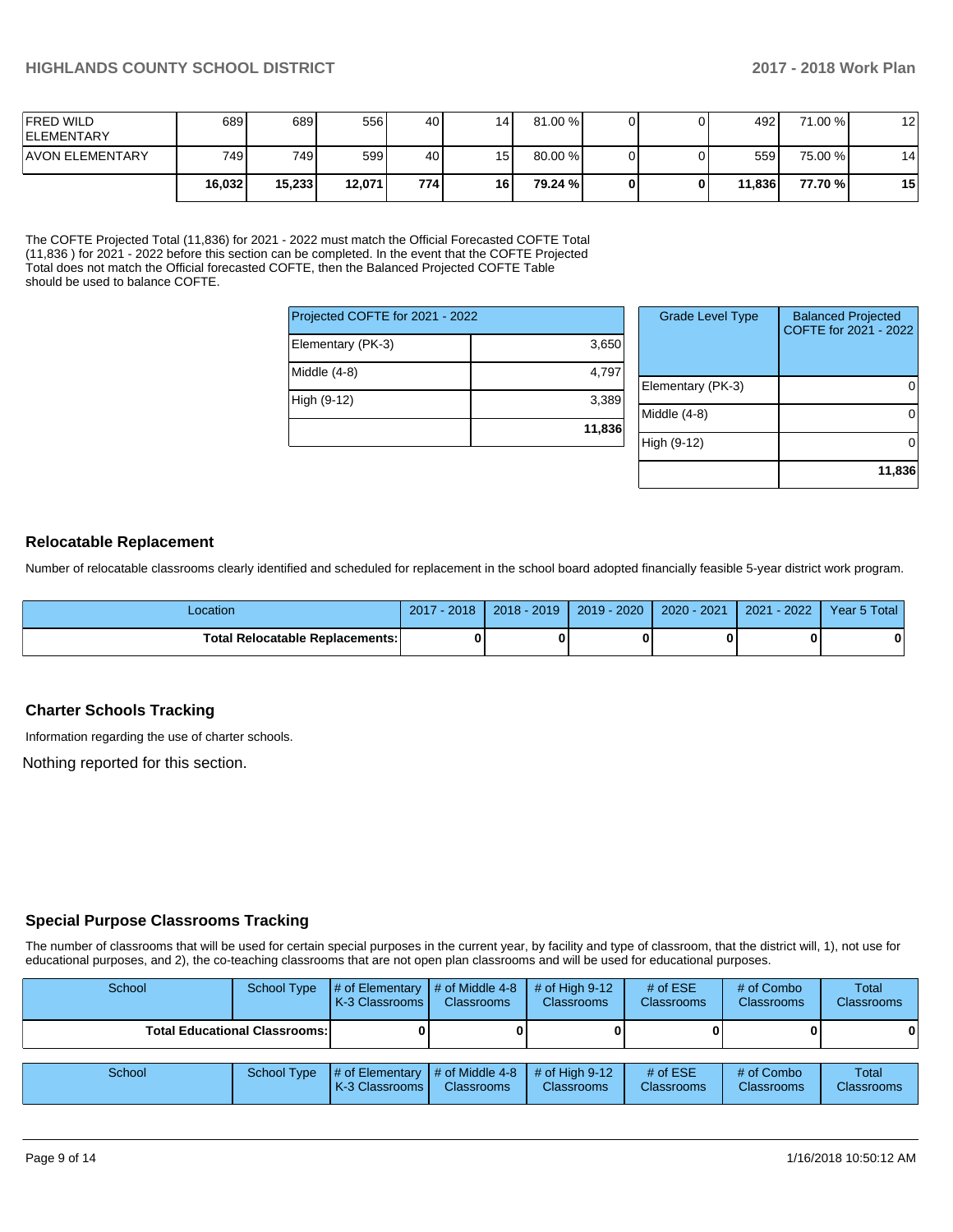|--|--|--|--|--|--|--|

#### **Infrastructure Tracking**

**Necessary offsite infrastructure requirements resulting from expansions or new schools. This section should include infrastructure information related to capacity project schedules and other project schedules (Section 4).** 

Not Specified

**Proposed location of planned facilities, whether those locations are consistent with the comprehensive plans of all affected local governments, and recommendations for infrastructure and other improvements to land adjacent to existing facilities. Provisions of 1013.33(12), (13) and (14) and 1013.36 must be addressed for new facilities planned within the 1st three years of the plan (Section 5).** 

Not Specified

**Consistent with Comp Plan?** No

### **Net New Classrooms**

The number of classrooms, by grade level and type of construction, that were added during the last fiscal year.

| List the net new classrooms added in the 2016 - 2017 fiscal year.                                                                                       |                              |                                   |                                |                        | List the net new classrooms to be added in the 2017 - 2018 fiscal<br>year. |                                   |                                |                        |  |
|---------------------------------------------------------------------------------------------------------------------------------------------------------|------------------------------|-----------------------------------|--------------------------------|------------------------|----------------------------------------------------------------------------|-----------------------------------|--------------------------------|------------------------|--|
| "Classrooms" is defined as capacity carrying classrooms that are added to increase<br>capacity to enable the district to meet the Class Size Amendment. |                              |                                   |                                |                        | Totals for fiscal year 2017 - 2018 should match totals in Section 15A.     |                                   |                                |                        |  |
| Location                                                                                                                                                | $2016 - 2017$ #<br>Permanent | $2016 - 2017$ #<br><b>Modular</b> | $2016 - 2017$ #<br>Relocatable | $2016 - 2017$<br>Total | $2017 - 2018$ #<br>Permanent                                               | $2017 - 2018$ #<br><b>Modular</b> | $2017 - 2018$ #<br>Relocatable | $2017 - 2018$<br>Total |  |
| Elementary (PK-3)                                                                                                                                       |                              |                                   |                                |                        |                                                                            |                                   |                                |                        |  |
| Middle (4-8)                                                                                                                                            |                              |                                   |                                |                        |                                                                            |                                   |                                |                        |  |
| High (9-12)                                                                                                                                             |                              |                                   |                                |                        |                                                                            |                                   |                                | ΩI                     |  |
|                                                                                                                                                         |                              |                                   |                                |                        |                                                                            |                                   |                                | 0                      |  |

### **Relocatable Student Stations**

Number of students that will be educated in relocatable units, by school, in the current year, and the projected number of students for each of the years in the workplan.

| <b>Site</b>                     | $2017 - 2018$ | $2018 - 2019$ | 2019 - 2020 | $2020 - 2021$ | $2021 - 2022$ | 5 Year Average |
|---------------------------------|---------------|---------------|-------------|---------------|---------------|----------------|
| <b>CRACKER TRAIL ELEMENTARY</b> | 44            | 66            | 66          | 66            | 66            | 62             |
| <b>FRED WILD ELEMENTARY</b>     | 66            | 44            | 44          | 44            | 44            | 48             |
| IAVON ELEMENTARY                | 54            | 54            | 54          | 54            | 54            | 54             |
| <b>AVON PARK MIDDLE</b>         | 66            | 66            | 66          | 66            | 66            | 66             |
| <b>LAKE PLACID ELEMENTARY</b>   | 191           | 191           | 191         | 155           | 155           | 177            |
| <b>SEBRING SENIOR HIGH</b>      | 75            | 50            | 50          | 50            | 50            | 55             |
| LAVON PARK SENIOR HIGH          |               |               |             |               |               | 0              |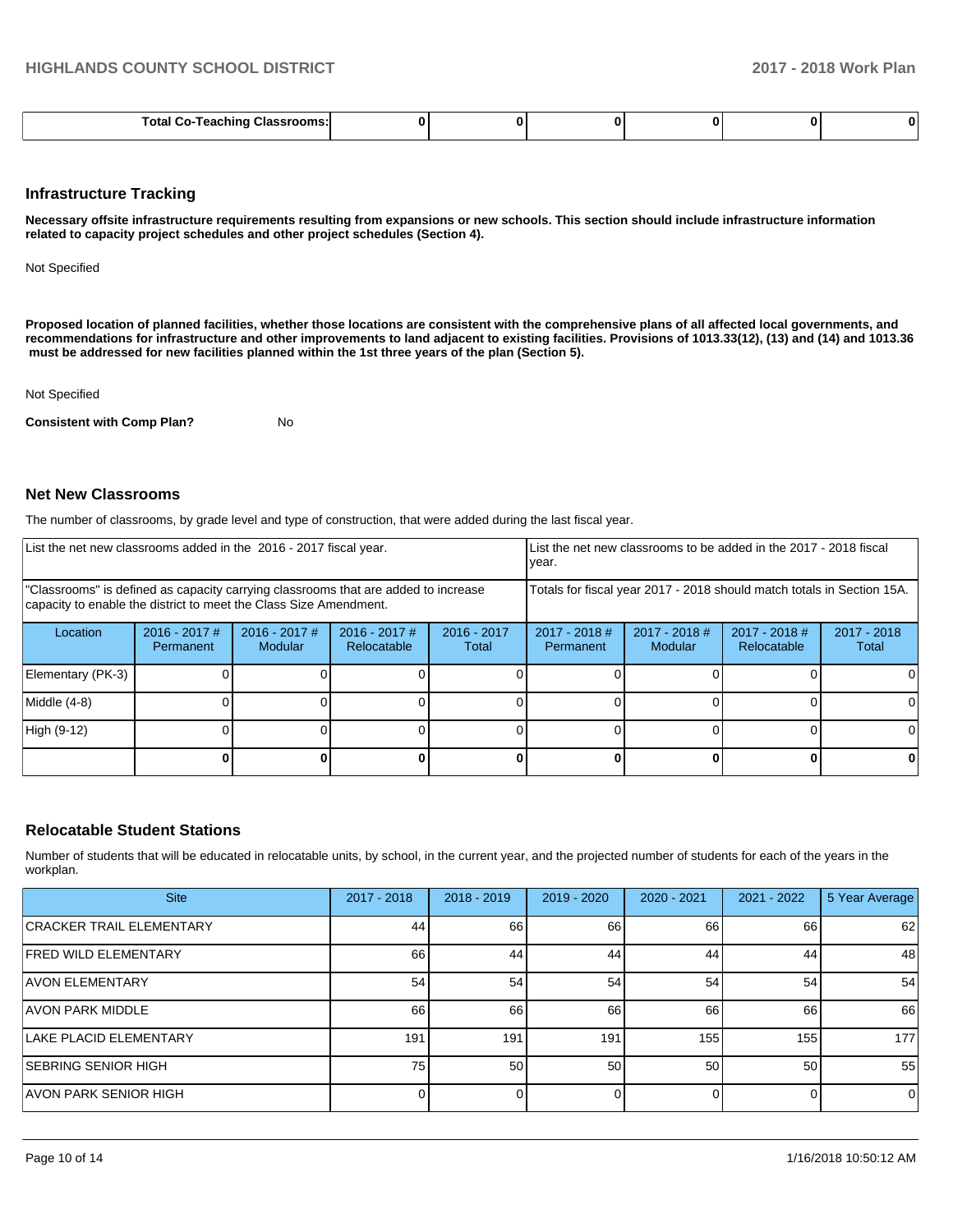| <b>LAKE PLACID SENIOR HIGH</b>                    | 72              | 75       | 75       | 75       | 75       | 74       |
|---------------------------------------------------|-----------------|----------|----------|----------|----------|----------|
| <b>ACHIEVEMENT CENTER</b>                         | 25              | 50       | 50       | 50       | 50       | 45       |
| <b>SUN &amp; LAKE ELEMENTARY</b>                  | 160             | 160      | 160      | 160      | 160      | 160      |
| HILL-GUSTAT MIDDLE                                | 0               | ŋ        | $\Omega$ | $\Omega$ | $\Omega$ | $\Omega$ |
| THE KINDERGARTEN LEARNING CENTER                  | $\Omega$        | $\Omega$ | $\Omega$ | $\Omega$ | 0        | $\Omega$ |
| <b>SEBRING MIDDLE</b>                             | 91              | 91       | 91       | 91       | 91       | 91       |
| LAKE COUNTRY ELEMENTARY                           | 164             | 142      | 142      | 142      | 142      | 146      |
| <b>LAKE PLACID MIDDLE</b>                         | 20              | 20       | 20       | 20       | 20       | 20       |
| <b>WOODLAWN ELEMENTARY</b>                        | 36 <sup>1</sup> | 36       | 36       | 36       | 36       | 36       |
| <b>PARK ELEMENTARY</b>                            | 140             | 140      | 140      | 118      | 118      | 131      |
| MEMORIAL ELEMENTARY SCHOOL                        | $\Omega$        | 0        | $\Omega$ | $\Omega$ | $\Omega$ | $\Omega$ |
| Totals for HIGHLANDS COUNTY SCHOOL DISTRICT       |                 |          |          |          |          |          |
| Total students in relocatables by year.           | 1,204           | 1,185    | 1,185    | 1,127    | 1,127    | 1,166    |
| Total number of COFTE students projected by year. | 12,112          | 12,032   | 11,948   | 11,894   | 11,836   | 11,964   |
| Percent in relocatables by year.                  | 10 %            | 10 %     | 10 %     | 9%       | 10 %     | 10 %     |

# **Leased Facilities Tracking**

Exising leased facilities and plans for the acquisition of leased facilities, including the number of classrooms and student stations, as reported in the educational plant survey, that are planned in that location at the end of the five year workplan.

| Location                        | # of Leased<br>Classrooms 2017 -<br>2018 | <b>FISH Student</b><br><b>Stations</b> | Owner                           | # of Leased<br>Classrooms 2021 -<br>2022 | <b>FISH Student</b><br><b>Stations</b> |
|---------------------------------|------------------------------------------|----------------------------------------|---------------------------------|------------------------------------------|----------------------------------------|
| <b>SEBRING MIDDLE</b>           | $\Omega$                                 | $\Omega$                               |                                 | $\Omega$                                 | $\Omega$                               |
| LAKE COUNTRY ELEMENTARY         |                                          |                                        | 22 Mobile Modular<br>Management |                                          | 22                                     |
| LAKE PLACID MIDDLE              | $\Omega$                                 |                                        |                                 | $\Omega$                                 | $\Omega$                               |
| <b>WOODLAWN ELEMENTARY</b>      | 0                                        | 0                                      |                                 | $\Omega$                                 | 0                                      |
| <b>PARK ELEMENTARY</b>          | 0                                        | 0                                      |                                 | 0                                        | $\Omega$                               |
| <b>CRACKER TRAIL ELEMENTARY</b> | 2                                        |                                        | 44 Mobile Modular<br>Management | $\overline{2}$                           | 44                                     |
| <b>FRED WILD ELEMENTARY</b>     | 2                                        |                                        | 44 Mobile Modular<br>Management | $\overline{2}$                           | 44                                     |
| <b>AVON ELEMENTARY</b>          | 0                                        | ∩                                      |                                 | 0                                        | $\Omega$                               |
| <b>AVON PARK MIDDLE</b>         | 3                                        |                                        | 66 Mobile Modular<br>Management | 3                                        | 66                                     |
| <b>SEBRING SENIOR HIGH</b>      | $\Omega$                                 |                                        |                                 | $\Omega$                                 | $\Omega$                               |
| <b>AVON PARK SENIOR HIGH</b>    | $\Omega$                                 | $\Omega$                               |                                 | $\Omega$                                 | n                                      |
| LAKE PLACID SENIOR HIGH         |                                          |                                        | 22 Mobile Modular<br>Management | 0                                        | $\Omega$                               |
| <b>ACHIEVEMENT CENTER</b>       | 0                                        |                                        |                                 | $\Omega$                                 | 0                                      |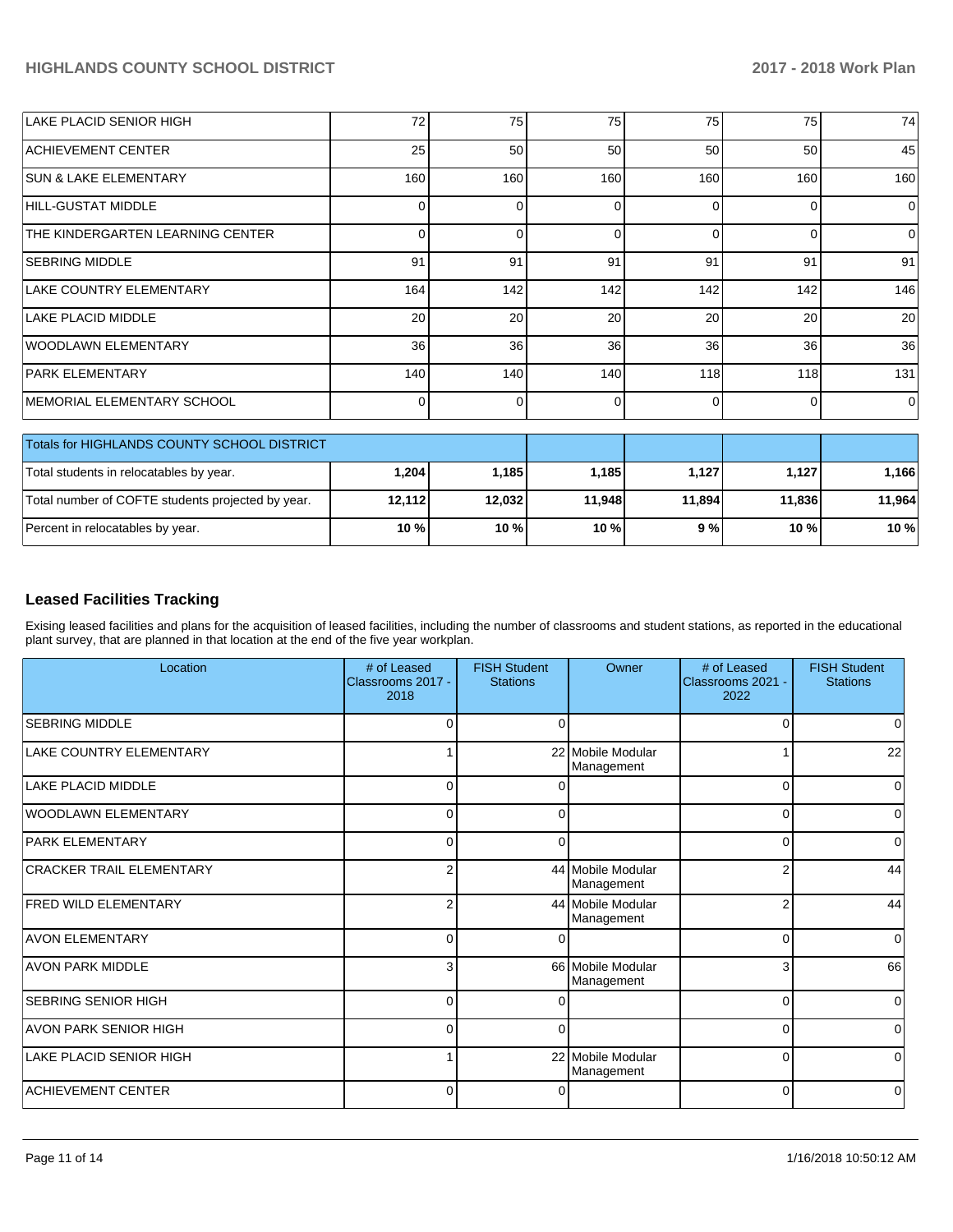| <b>SUN &amp; LAKE ELEMENTARY</b> |    |     | 66 Mobile Modular<br>Management |    | 66  |
|----------------------------------|----|-----|---------------------------------|----|-----|
| HILL-GUSTAT MIDDLE               |    |     |                                 |    |     |
| THE KINDERGARTEN LEARNING CENTER |    |     |                                 |    |     |
| MEMORIAL ELEMENTARY SCHOOL       |    |     |                                 |    |     |
| LAKE PLACID ELEMENTARY           |    |     | 0 Mobile Modular<br>Management  |    | 44  |
|                                  | 12 | 264 |                                 | 13 | 286 |

## **Failed Standard Relocatable Tracking**

Relocatable units currently reported by school, from FISH, and the number of relocatable units identified as 'Failed Standards'.

Nothing reported for this section.

# **Planning**

### **Class Size Reduction Planning**

**Plans approved by the school board that reduce the need for permanent student stations such as acceptable school capacity levels, redistricting, busing, year-round schools, charter schools, magnet schools, public-private partnerships, multitrack scheduling, grade level organization, block scheduling, or other alternatives.**

None

## **School Closure Planning**

**Plans for the closure of any school, including plans for disposition of the facility or usage of facility space, and anticipated revenues.** 

# **Long Range Planning**

## **Ten-Year Maintenance**

District projects and locations regarding the projected need for major renovation, repair, and maintenance projects within the district in years 6-10 beyond the projects plans detailed in the five years covered by the work plan.

Nothing reported for this section.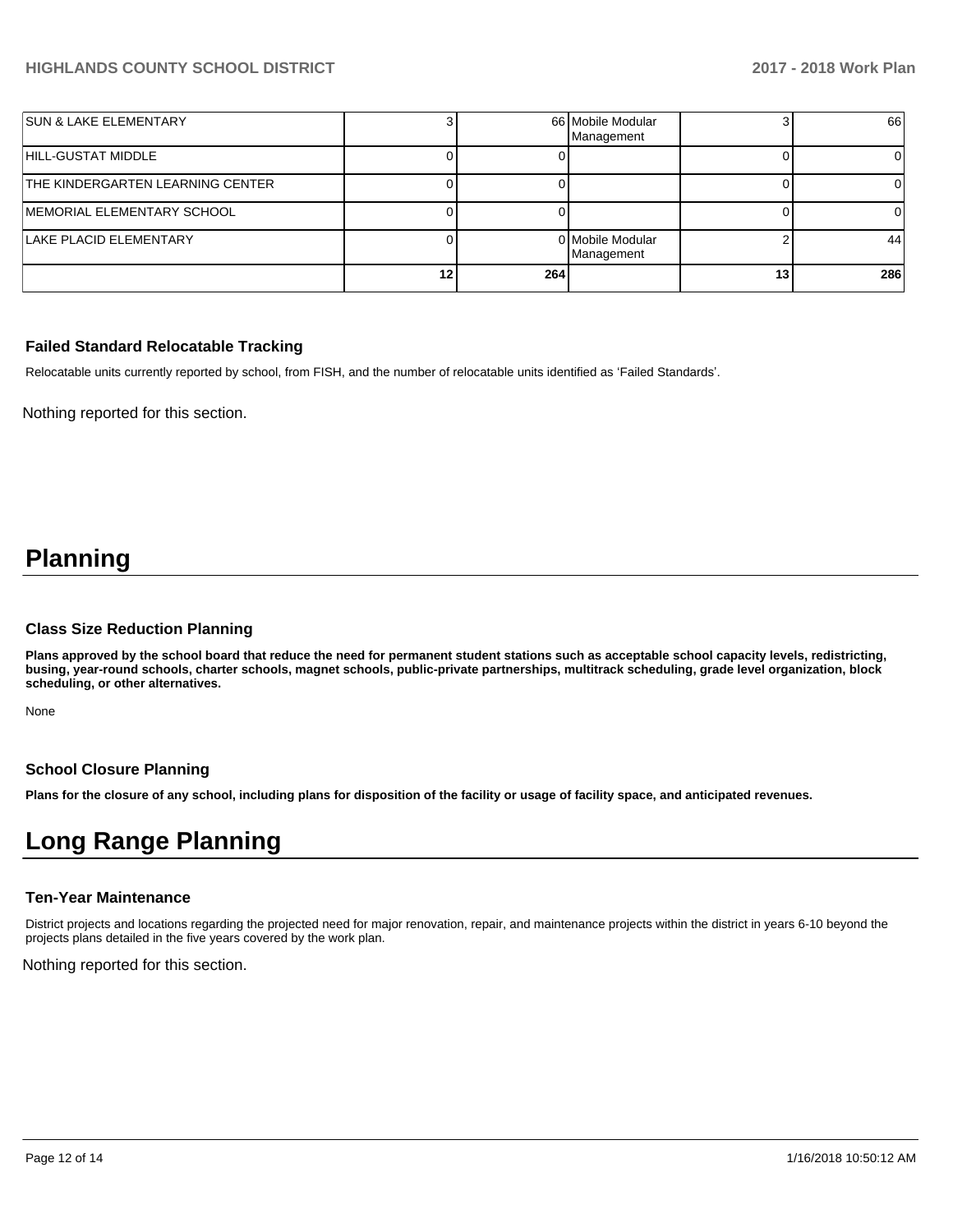# **Ten-Year Capacity**

Schedule of capital outlay projects projected to ensure the availability of satisfactory student stations for the projected student enrollment in K-12 programs for the future 5 years beyond the 5-year district facilities work program.

Nothing reported for this section.

### **Ten-Year Planned Utilization**

Schedule of planned capital outlay projects identifying the standard grade groupings, capacities, and planned utilization rates of future educational facilities of the district for both permanent and relocatable facilities.

| <b>Grade Level Projections</b>   | <b>FISH</b><br><b>Student</b><br><b>Stations</b> | <b>Actual 2016 -</b><br><b>2017 FISH</b><br>Capacity | Actual<br>$2016 -$<br>2017<br><b>COFTE</b> | Actual 2016 - 2017<br><b>Utilization</b> | Actual 2017 - 2018 / 2026 - 2027 new<br>Student Capacity to be added/removed | Projected 2026<br><b>2027 COFTE</b> | Projected 2026 -<br>2027 Utilization |
|----------------------------------|--------------------------------------------------|------------------------------------------------------|--------------------------------------------|------------------------------------------|------------------------------------------------------------------------------|-------------------------------------|--------------------------------------|
| Elementary - District<br> Totals | 7,576                                            | 7,576                                                | 5,956.66                                   | 78.63%                                   |                                                                              |                                     | 0.00%                                |
| Middle - District Totals         | 3.877                                            | 3,488                                                | 2,836.45                                   | 81.31 %                                  |                                                                              |                                     | 0.00%                                |
| High - District Totals           | 4.554                                            | 4.144                                                | 3.263.76                                   | 78.76 %                                  |                                                                              |                                     | 0.00%                                |
| Other - ESE, etc                 | 25                                               | 25                                                   | 13.70                                      | 56.00 %                                  |                                                                              |                                     | 0.00%                                |
|                                  | 16,032                                           | 15,233                                               | 12,070.57                                  | 79.24 %                                  |                                                                              |                                     | 0.00%                                |

**Combination schools are included with the middle schools for student stations, capacity, COFTE and utilization purposes because these facilities all have a 90% utilization factor. Use this space to explain or define the grade groupings for combination schools.** 

No comments to report.

## **Ten-Year Infrastructure Planning**

Nothing reported for this section.

## **Twenty-Year Maintenance**

District projects and locations regarding the projected need for major renovation, repair, and maintenance projects within the district in years 11-20 beyond the projects plans detailed in the five years covered by the work plan.